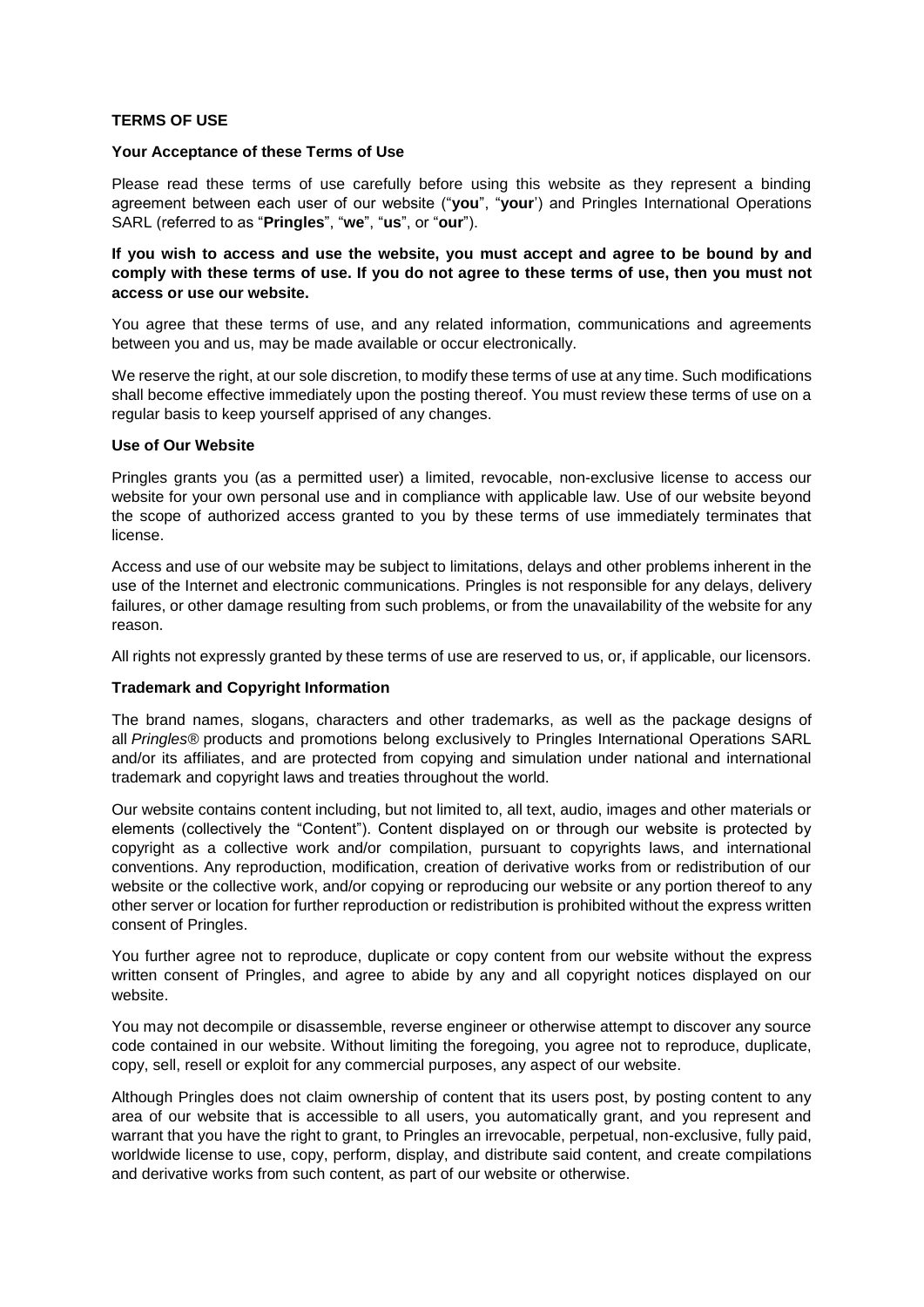# **Your Privacy**

We respect your right to privacy. All information that we may collect via the website is subject to our privacy statement, which is accessible here.

# Your Conduct

To the extent that our website permits you to post, email, or otherwise make available content, you agree not to post, email or otherwise make available content that:

- is unlawful;
- includes personal or identifying information about another person without that person's explicit consent;
- impersonates any person or entity, including, but not limited to, a Pringles employee, or falsely states or otherwise misrepresents an affiliation with a person or entity;
- infringes any patent, trademark, trade secret, copyright or other proprietary rights of any person, or content that you do not have a right to make available under any law or under contractual or fiduciary relationships;
- is harmful, threatening, abusive, harassing, defamatory, pornographic;
- harasses, degrades, intimidates or is hateful toward an individual or group of individuals on the basis of religion, gender, sexual orientation, race, ethnicity, age, or disability;
- constitutes or contains any form of advertising or solicitation, or that includes links to commercial services or websites;
- contains software viruses or any other computer code, files or programs designed to interrupt, destroy or limit the functionality of any computer software or hardware or telecommunications equipment;
- disrupts the normal use of our website with an excessive amount of content, or that otherwise negatively affects other users' ability to use our website; or
- employs misleading email addresses, or forged headers or otherwise manipulated identifiers in order to disguise the origin of content transmitted through our website.

You will be solely responsible and liable for any and all loss, damage, and additional costs that you, Pringles or any other person may incur as a result of your submission of any information on or through this website.

Pringles reserves the right to refuse to post or to remove any content, in whole or in part, that, in its sole discretion, are unacceptable, undesirable, or in violation of these terms of use.

# **Infringement Claims**

If any content posted on a Pringles website infringes on your copyright, please notify our designated agent by email, using the email mechanism on the Contact Us page.

Pringles investigates notices of alleged infringement and takes appropriate actions under applicable law.

Your notice of claimed infringement must include: (a) physical or electronic signature of the copyright owner of authorized agent; (b) identification of the copyrighted work claimed to have been infringed; (c) identification of the material that is claimed to be infringing and that is to be removed from the site, as well as information reasonably sufficient to permit us to locate the material; (d) information reasonably sufficient to permit us to contact the copyright owner, such as an address, telephone number, and, if available, an electronic mail address; (e) a statement that you have a good faith belief that use of the material in the manner complained of is not authorized by the copyright owner, its agent, or applicable law; and (f) a statement that the information in the notification is accurate, and under penalty of perjury, that you are authorized to act on behalf of the copyright owner. Claimants who make misrepresentations concerning copyright infringement may be liable for damages incurred as a result of the removal or blocking of the material, court costs, and lawyer's fees.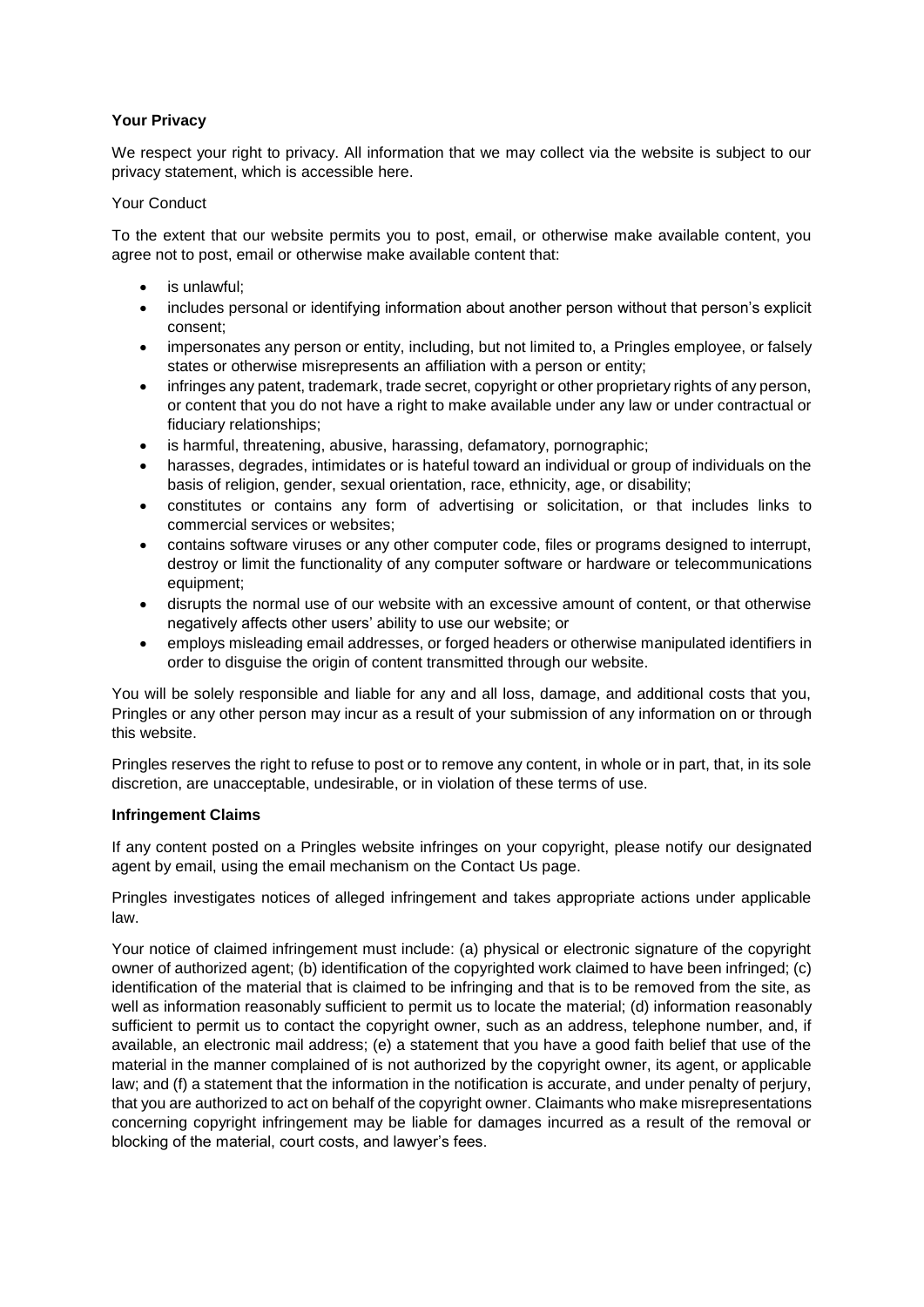### Membership Account

Certain sections of our website may only be available to you upon registration for a website account. By registering, you represent and warrant to Pringles that: (a) all information provided by you to Pringles during the registration process is truthful, accurate and complete; and (b) you will comply with these terms of use.

As a registered user, you agree to maintain and promptly update your registration data as necessary to keep it true, accurate, current and complete.

You will be responsible for any and all loss, damage, or additional costs that we and/or our service providers or others may incur as a result of your submission of any false, incorrect or incomplete information or your failure to update your registration or other information that you submit via our website.

You acknowledge that you are solely responsible for maintaining the confidentiality of your account password, and that you (and not us) will be responsible for any loss resulting from any unauthorized use of your account or access to your content. You agree to immediately notify us of any unauthorized use of your account.

## Professional Information Disclaimer

This website may make available, reference or link to certain information related to professional fields including, without limitation, medicine and other health and fitness related matters. This information is provided for educational and entertainment purposes only and should not be interpreted as a recommendation for a specific treatment plan, product or course of action. Use of this information does not replace consultations with a qualified medical or other relevant professional. In addition, this professional information changes rapidly and therefore, some of it may be out of date.

You agree that all risk associated with the use of, or reliance on, any of this professional information rests with you. You further agree that Pringles, including its respective suppliers, shall not be responsible or liable, directly or indirectly, in any way for any loss or damage of any kind incurred as a result of, or in connection with your use of, or reliance on, any such professional information.

# Disclaimer Regarding Third Party Content

This website may offer access to third party websites and content available over the Internet. Pringles generally exercises no control over such third party websites and content. You agree that it is your responsibility to review and evaluate any such content, and that any and all risk associated with the use of, or reliance on, such content rests with you. You are responsible for viewing, accepting and abiding by the terms of use and privacy policies posted at these third party websites. Inclusion of a link to third party content does not imply endorsement by Pringles of such content. You further agree that Pringles shall not be liable, directly or indirectly, in any way for any loss or damage of any kind incurred as a result of, or in connection with your use of, or reliance on, any third party websites or content.

#### Disclaimer of Warranties and Liability

THIS WEBSITE (INCLUDING ITS CONTENT) IS PROVIDED ON AN "AS IS" AND "AS AVAILABLE" BASIS WITHOUT ANY WARRANTY OR CONDITION OF ANY KIND, EITHER EXPRESS OR IMPLIED, INCLUDING BUT NOT LIMITED TO, THE IMPLIED WARRANTIES OR CONDITIONS OF MERCHANTABILITY, FITNESS FOR A PARTICULAR PURPOSE, OR NON-INFRINGEMENT.

Pringles does not warrant the accuracy or completeness of the Content. Nothing in these Terms limit, exclude or modify or purports to limit, exclude or modify any statutory guarantees or warranties ("Non-Excludable Guarantees"). Except for any liability that cannot by law be excluded, including the Non-Excludable Guarantees, Pringles and its affiliates, and their respective directors, officers, employees, subsidiaries, affiliates, successors, assigns, agents, service providers shall not be liable for any direct, special, indirect, incidental, or consequential damages, including without limitation, lost revenues or lost profits, which may result from the use of the Content or this website. Pringles may make changes to